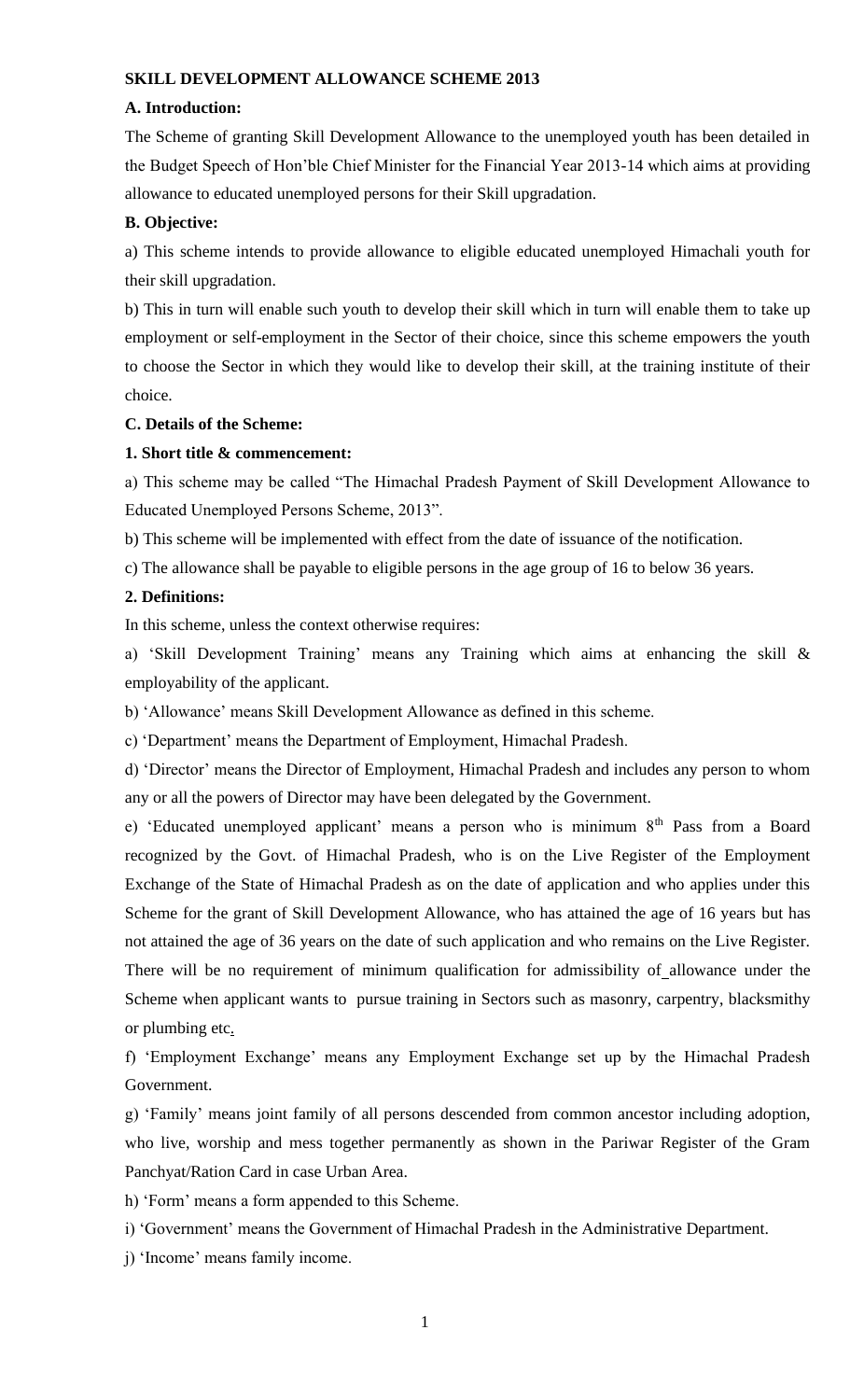k) 'Live Register' means the valid employment index cards of those persons who are registered in the Employment Exchanges of the State of Himachal Pradesh.

l) '8<sup>th</sup> means a candidate who has passed the  $8<sup>th</sup>$  examination or any examination held equivalent thereto, by Govt. of H.P.

m) 'Officer incharge of the Employment Exchange' will include an Officer/Official to whom the powers of the officer incharge of the Employment Exchange under this Scheme may have been delegated by the Department.

n) 'Year' means the Financial Year starting on First April and ending on Thirty-First March of the following Year.

o) 'State' means the State of Himachal Pradesh.

## **3. Persons eligible**:

Subject to the provisions of this Scheme, all educated unemployed applicants shall be eligible for the grant of Skill Development Allowance, who fulfill the following criteria:

a) She/He should be unemployed (i.e. neither employed in Govt. sector nor in private sector nor self employed) and should be a Bonafide Himachali.

b) She/He should have passed minimum  $8<sup>th</sup>$  from any Board/University/Institution recognized by H.P. Govt. There will be no requirement of minimum qualification for admissibility of allowance under the Scheme when applicant wants to pursue training in Sectors such as masonry, carpentry, blacksmithy or plumbing etc.

c) She/He should be registered with any Employment Exchange in Himachal Pradesh as on the date of application.

d) Her/His annual family income for the Financial Year immediately preceding date of application, from all sources including that of spouse should be less than Rs. 2.00 Lakh (Rs. Two Lakhs).

e) She/He should be above 16years and below 36 years of age and in case of widow less than 45 years of age as on the date of application.

f) She/He should not be self-employed.

g) The employment under MGNREGA will not be counted as employment.

h) She/He should not be a dismissed Govt. employee.

i) She/He should not be convicted of any offence resulting in imprisonment for a period of 48 hours or more.

j) She/he should be enrolled in a skill development training.

## **4. Persons not eligible:**

The following categories of persons shall not be eligible to receive Skill Development Allowance under this Scheme:

a) State/Central Government employees and also those of the Public Sector Undertakings, Local Bodies and Quasi-Government Institutions who have been dismissed from service and persons who have been imprisoned for 48 hours or more.

b) A person who had any income of his own or whose family income from all sources was Rs. 2.00 lakh (Rs. Two Lakh) or more during the year immediately preceding the date of application and also the period for which Skill Development Allowance is claimed.

c) A person who is not a Bonafide Himachali.

d) A person who has not attained the age of 16 years and who has attained the age of 36 years and in case of widow who has attained the age of 45 years.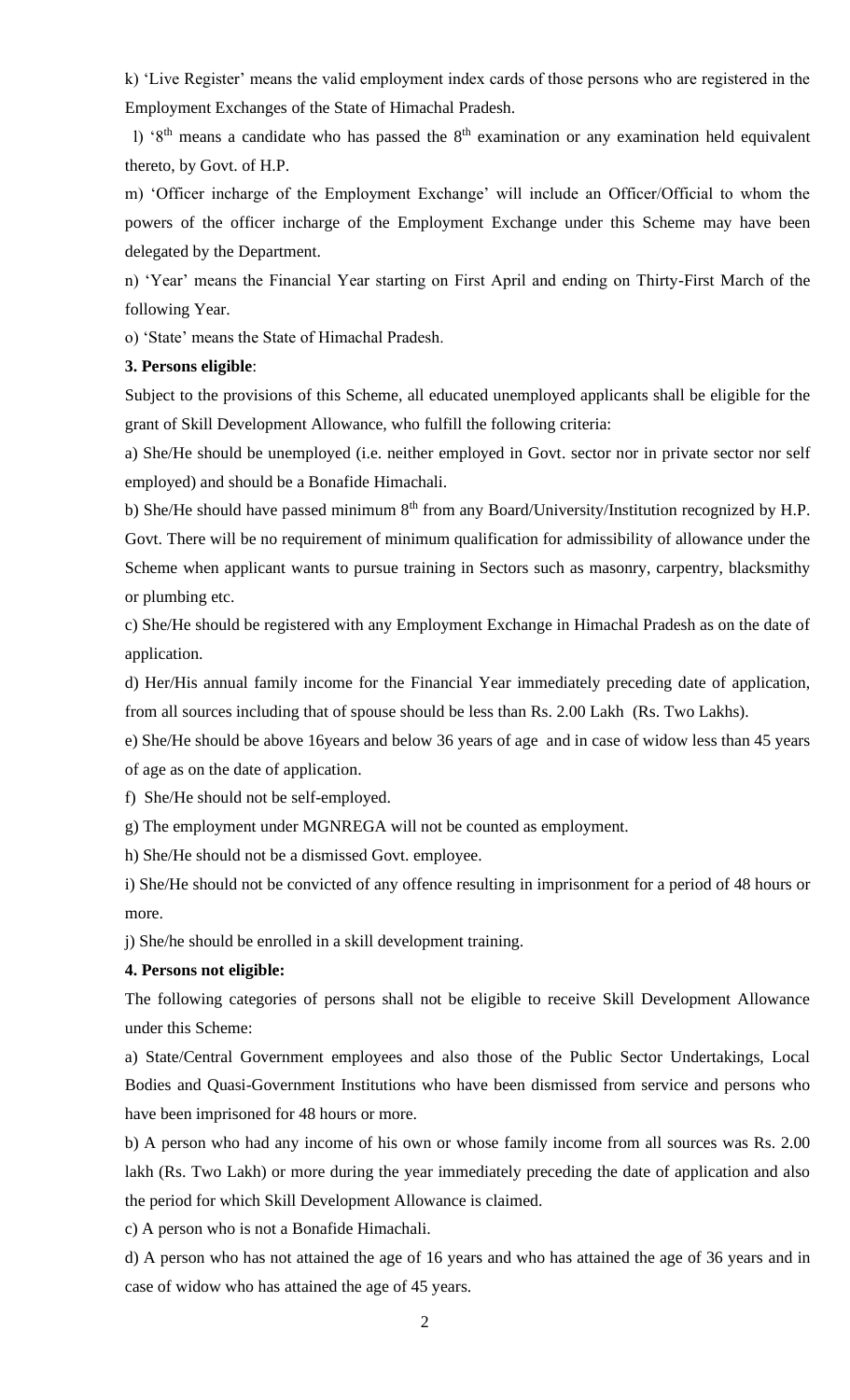e) Any person who does not fulfill any of the criteria given in Section 3.

## **5. Rate of Skill Development Allowance:**

Allowance shall be payable to each educated unemployed applicant for a maximum period of two years; subject to fulfilling eligibility criteria & timely submission of attested copies of 8<sup>th</sup>/matriculation marks sheet/certificate to ascertain age and educational qualification and Affidavit as per form 'C', at the following rates:

a) For Physically Challenged person who have minimum 50% permanent disability recorded in her/his Employment Exchange record (X-I), @ Rs. 1500/- (Rs. One Thousand Five Hundred) per month.

b) For all other categories of Persons @ Rs. 1000/- (Rs. One Thousand) per month.

## **6. Application for the allowance:**

a)An educated unemployed applicant may make an application on his/her being eligible for the grant of Allowance along with documents mentioned in form 'A' to that Employment Exchange in H.P., where his/her name is registered or the Employment Exchange in H.P., in whose jurisdiction the applicant is obtaining training.

b) A duly completed application form may be sent by post or be delivered at that Employment Exchange in H.P., where his/her name is registered or be delivered at the Employment Exchange in H.P., in whose jurisdiction the applicant is obtaining training against a receipt, as per form'B'.

c) After the initial filing of claim in the prescribed form 'A', every claimant to the Allowance shall be required to submit Affidavit, as per form'C', in the subsequent month of March to the Employment Exchange where his/her name is registered.

## **7. Processing of applications:**

a) The Employment Exchange will thoroughly scrutinize applications received under Section 7 and decide with regard to the admissibility of the Allowance to the applicant, within 45 days and in case the claim is inadmissible, suitable orders shall be issued under intimation to the applicant, as per form 'D'

b) If applicant is aggrieved by any decision intimated to her/him under sub-rule (a), she/he may file an appeal to the Director whose decision thereon shall be final.

#### **8. Power to sanction Allowance:**

The power to sanction Allowance shall vest in the Officer incharge of the concerned Regional/District Employment Exchange, who will also act as the Drawing and Disbursing Officer for the purpose of this Scheme.

a) Stoppage or recovery of the Allowance:- The authority empowered to sanction the Allowance may:

(i) Stop the payment of the Allowance to any recipient, if the said Allowance is no more payable due to any change in the circumstances in which the same was sanctioned;

(ii) Withdraw or withhold the payment of Allowance if at any stage, it is discovered that the Allowance was not admissible in the first instance and it was sanctioned by mistake or on false information or in disregard of any condition subject to which it could be sanctioned. The amount of Allowance already paid may also be recovered without prejudice to any action, whether civil or criminal to which the recipient may be liable.

b) In the event of the death of the recipient the Allowance shall cease to be payable and if the recipient dies before receiving any payment, the amount not so disbursed, shall lapse to the Government.

## **9. Restoration of the Allowance:**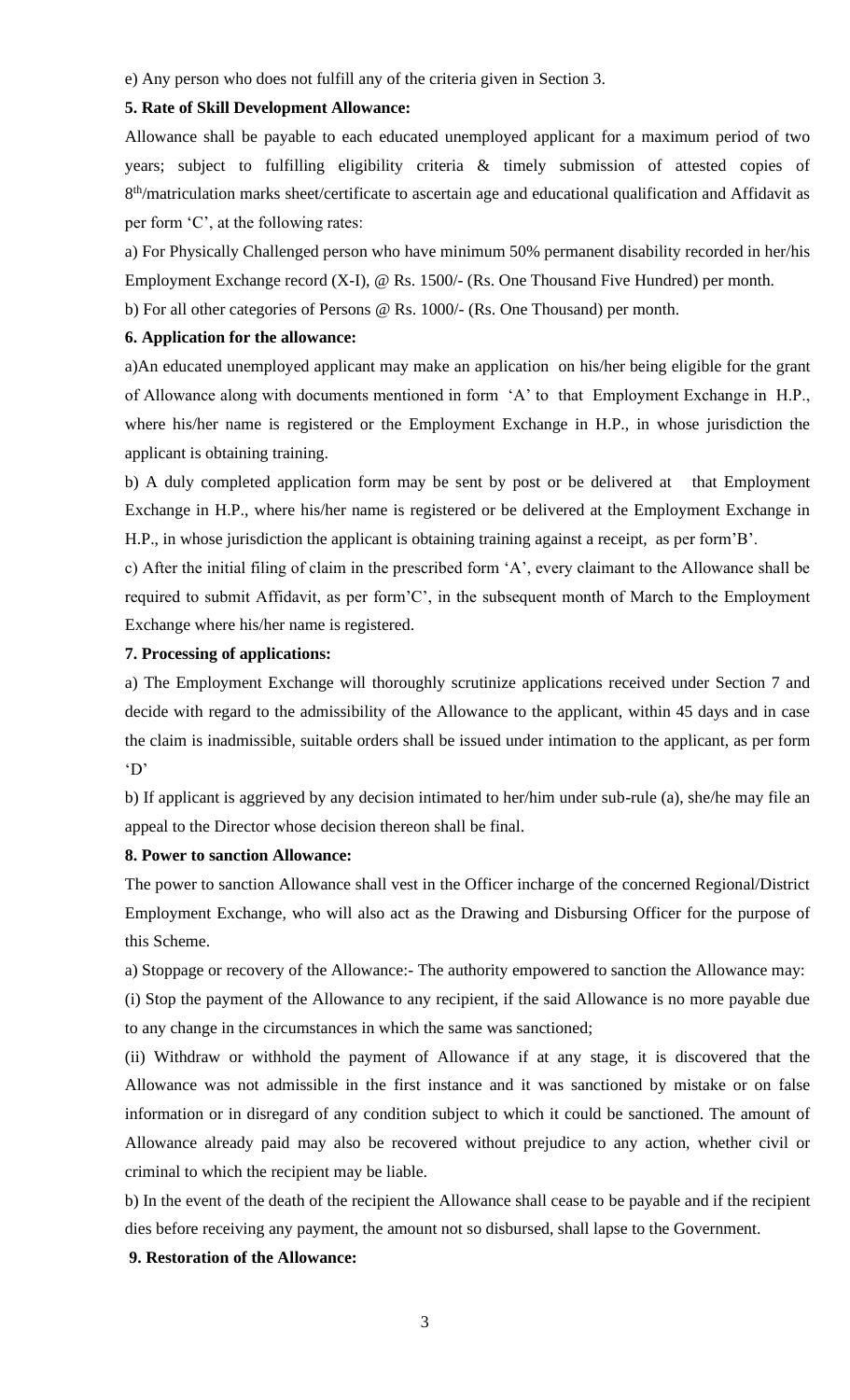The concerned Regional/District Employment Officer may restore the payment of Allowance to the original recipient if the payment of the Allowance was discontinued due to the removal of her/his name from the Live Register but her/his employment index card is brought on the Live Register of the Employment Exchange without loss of seniority, as per Departmental instructions.

## **10. Remittance of Allowance:**

The Allowance shall be credited to the recipient by RTGS/NEFT/ECS through Banks as mentioned in Application Form, on monthly basis at the cost of the Government. This would be on bank accounts which are verified by Aadhaar number by the bank.

## **11. Accounting procedure:**

The following provisions shall regulate the accounting procedure in respect of the Allowance payable under this Scheme:

(a) On receipt of a fresh application in form 'A' it shall be recorded in a receipt register (Form 'E') maintained specially for the purpose in each Employment Exchange. Each applicant shall be issued a receipt in form 'B' by the Employment Exchange indicating there in the receipt number of the application for all future correspondence.

(b) The Allowance shall become payable for the period commencing from the month of application (if eligible) till March of that Financial Year and thereafter on production of fresh Affidavit in March of that Year or till the applicant becomes ineligible, whichever is earlier.

(c) The Drawing and Disbursing Officer shall sign the RTGS/NEFT/ECS form and initial the entries in the office cash book. He/she shall highlight the Aadhaar verified bank account against the name of beneficiary.

## **12. Allowance not enforceable through court of law:**

The Allowance under this Scheme shall not be enforceable through the Court of Law.

## **13. Supervision:**

The Director shall have the power of supervision and control in respect of the Allowance payable under this Scheme and may from time to time issue directions for the smooth functioning of this Scheme.

## **14. Power to amend the Scheme**:

The power to amend this Scheme shall vest in the Government.

## **15. Displaying of Beneficiaries Detail:**

The details of the beneficiaries may be displayed on the Notice Board of the Employment Exchanges, on the Department's website and at any other suitable place, for the information of public at large.

-------------------------------------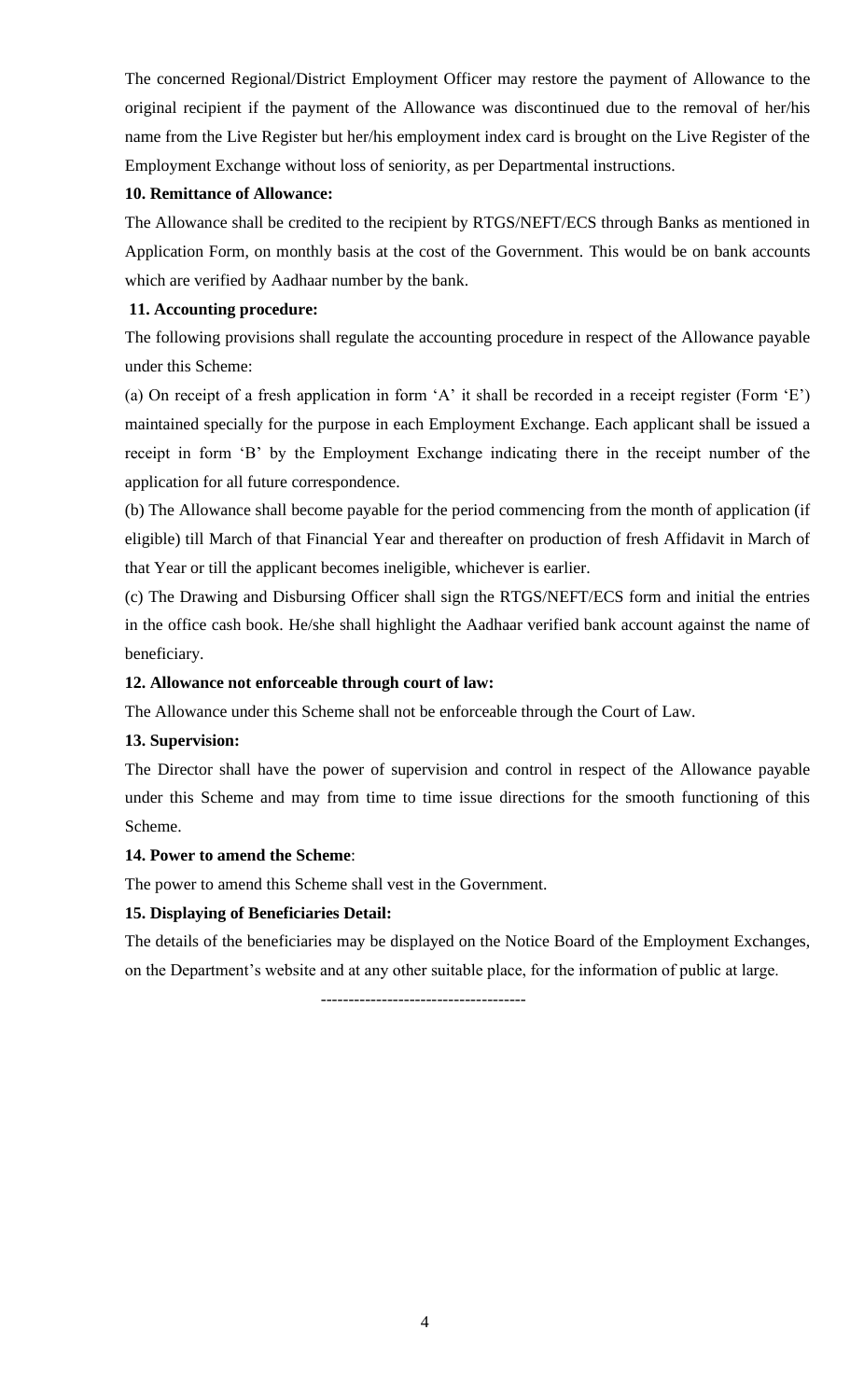## **Form 'A'**

Recent attested Passport Size Photograph

| For Office use: |                  |  |
|-----------------|------------------|--|
| Application No. | Date: $\sqrt{ }$ |  |

# **Government of Himachal Pradesh Department of Labour & Employment**

**APPLICATION FOR SKILL DEVELOPMENT ALLOWANCE**

| (1) Applicant Name<br>(2) Father's Name<br>(3) Mother's Name<br>(4) Spouse's Name            |                                                                                                                                                                     |  |  |  |  |
|----------------------------------------------------------------------------------------------|---------------------------------------------------------------------------------------------------------------------------------------------------------------------|--|--|--|--|
|                                                                                              |                                                                                                                                                                     |  |  |  |  |
| $(5)$ Sex<br>Male [                                                                          | Female                                                                                                                                                              |  |  |  |  |
| (6) Date of Birth<br>D<br>$\cup$                                                             | M<br>M                                                                                                                                                              |  |  |  |  |
| (7) Age on the Date of Application                                                           | years                                                                                                                                                               |  |  |  |  |
| (8) Religion                                                                                 | Hindu $\Box$ Muslim $\Box$ Sikh $\Box$ Christian $\Box$ Buddhist<br>Jain $\Box$                                                                                     |  |  |  |  |
| General $\Box$ OBC $\Box$<br>$(9)$ Category                                                  | $ST \rightarrow$<br>$SC \square$                                                                                                                                    |  |  |  |  |
| (10) Sub Category                                                                            | IRDP $\Box$ BPL $\Box$ Antodaya $\Box$ PH $\Box$ XSM                                                                                                                |  |  |  |  |
| (11) Permanent Address                                                                       |                                                                                                                                                                     |  |  |  |  |
| Tehsil<br>Pincode                                                                            | District                                                                                                                                                            |  |  |  |  |
|                                                                                              |                                                                                                                                                                     |  |  |  |  |
|                                                                                              |                                                                                                                                                                     |  |  |  |  |
| Tehsil<br>Pincode                                                                            | District<br>Mobile No.<br>Email-                                                                                                                                    |  |  |  |  |
| (13) Name of Employment Exchange where registered:                                           |                                                                                                                                                                     |  |  |  |  |
|                                                                                              | $(14)$ Registration No. $\boxed{\phantom{1}\phantom{1}\phantom{1}\phantom{1}\phantom{1}}$ (15) Registration Date<br>$\mathbf{M}$ $\blacksquare$ $\mathbf{M}$<br>D D |  |  |  |  |
| (16) Educational Qualification $8th/10th$ :                                                  |                                                                                                                                                                     |  |  |  |  |
| Name of Exam<br>Sr. No.                                                                      | <b>Year of Passing</b><br>Board/University/Institute                                                                                                                |  |  |  |  |
| $8^{th}$ /10 <sup>th</sup><br>1.                                                             |                                                                                                                                                                     |  |  |  |  |
|                                                                                              |                                                                                                                                                                     |  |  |  |  |
|                                                                                              | (Attach attested copy of income certificate issued within 6 months of date of application for the                                                                   |  |  |  |  |
| Allowance, by Executive Magistrate).                                                         |                                                                                                                                                                     |  |  |  |  |
| (18) Aadhaar No.<br>(Aadhaar Number along with its copy is necessary for                     |                                                                                                                                                                     |  |  |  |  |
| authentication) No registration shall be done without opening up of verified Bank Account in |                                                                                                                                                                     |  |  |  |  |
| Nationalized banks.                                                                          |                                                                                                                                                                     |  |  |  |  |
| (19) Applicant's Bank Account Details:                                                       | Verified by the concerned Nationalized Bank/                                                                                                                        |  |  |  |  |
| (Mandatory)                                                                                  | Branch that the Bank Account of applicant                                                                                                                           |  |  |  |  |
|                                                                                              | is linked with Aadhaar Number.                                                                                                                                      |  |  |  |  |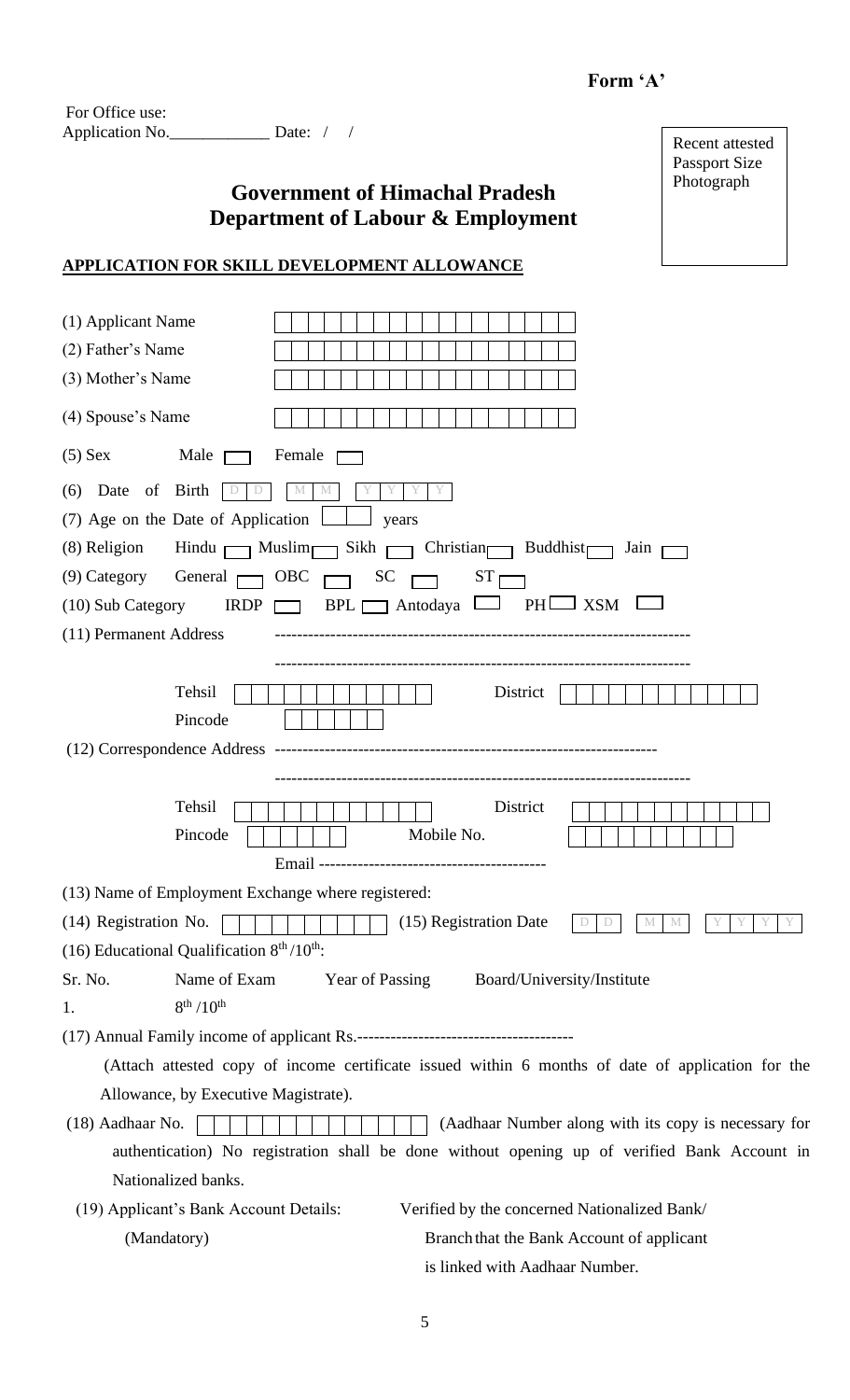|               |                              | Signature --------------------   |
|---------------|------------------------------|----------------------------------|
| Name of Bank  |                              |                                  |
|               |                              | Designation -------------------- |
| <b>Branch</b> |                              | <b>Stamp</b>                     |
| A/c           | No.                          |                                  |
|               | <b>IFSC Code</b> (Mandatory) |                                  |

I hereby certify that the above mentioned information is true & nothing has been concealed therein. I have read the conditions for eligibility for getting Skill Development Allowance, which are acceptable to me. I am aware that in case any of the above mentioned information is found incorrect, appropriate legal action can be taken against me.

Place:

Date: **Date:** Applicant's Signature/Thumb impression with Name

Note:-

- 1) Please ensure that all the columns of this application form are filled.
- 2) Attested copy of Employment Registration Card (X-10) is attached.
- 3) Attested copy of valid family income certificate issued by Executive Magistrate (issued not before 6 months of date of application for the Allowance) is attached. Further, the income certificate required to be issued by the Competent Authority under the Scheme will specially state that the applicant is not employed in Government, its Agencies, Public Sector Undertaking, Bodies etc.
- 4) Self Certified Declaration declaring that she/he is unemployed as per format prescribed by the Department (as per form 'C' attached).
- 5) Attested copy of Bonafide Himachali Certificate is attached.
- 6) Attested copy of enrollment or admission certificate in skill development training is attached.
- 7) Bank details to be verified by concerned Bank Branch Officer with signature and stamp of Bank.
- 8) Filling up IFSC code of Bank Branch is Compulsory/Mandatory.
- 9) Attested copies of  $8<sup>th</sup> / 10<sup>th</sup>$  / age certificate issued by competent authority to ascertain age and educational qualification is attached. There will be no requirement of minimum qualification for admissibility of allowance under the Scheme when applicant wants to pursue training in Sectors such as masonry, carpentry, blacksmithy or plumbing etc.
- 10) Attested copy of certificate from the competent authority about being a widow.
- 11) Attested copy of Aadhaar Card.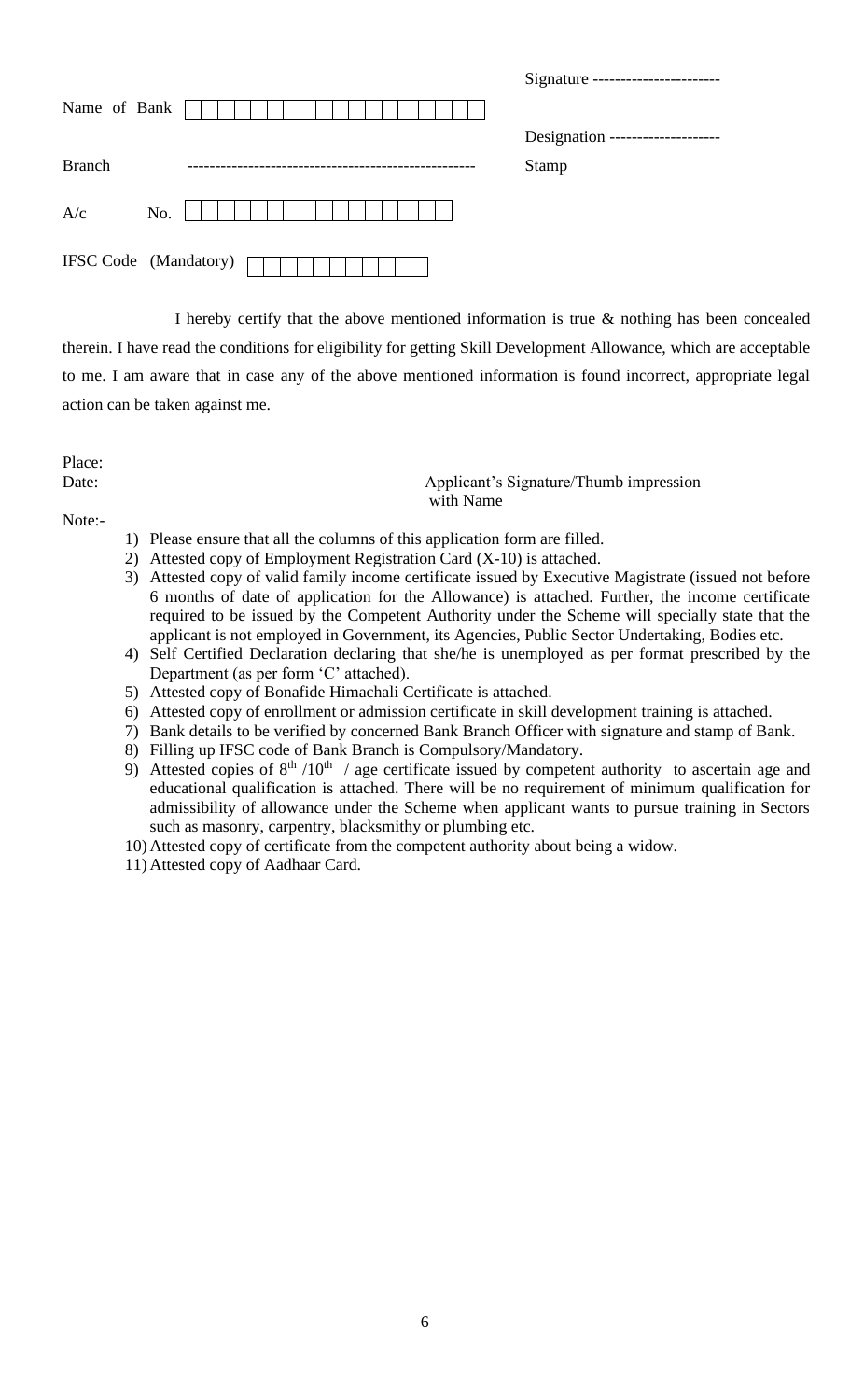## **Form 'B'**

# **Receipt**

Receipt No. (Application No.) -------------------------- date -------------------------

Application for Skill Development Allowance has been received from Mr./Mrs/Ms. -------------S/o,

D/o, W/o Sh. ----------------------------- along with the following original/attested documents:

- 1) Application form in original.
- 2) Attested copy of Employment Registration Card (X-10).
- 3) Attested copy of family income certificate issued by Executive Magistrate.
- 4) Attested copy of Bonafide Himachali Certificate issued by Executive Magistrate.
- 5) Affidavit/Self certified Declaration as per form 'C'.
- 6) Attested copy of Enrollment certificate/admission certificate.
- 7) Attested copies of  $8<sup>th</sup>/10<sup>th</sup>$  /age certificate issued by competent authority to ascertain age and educational qualification. There will be no requirement of minimum qualification for admissibility of allowance under the Scheme when applicant wants to pursue training in Sectors such as masonry, carpentry, blacksmithy or plumbing etc.
- 8) Attested copy of certificate from the competent authority about being a widow, in case of a widow.
- 9) Attested copy of Aadhaar Card.

Signature of Officer/ Official of Employment Exchange Name------------------- Designation----------------- Date --------------------------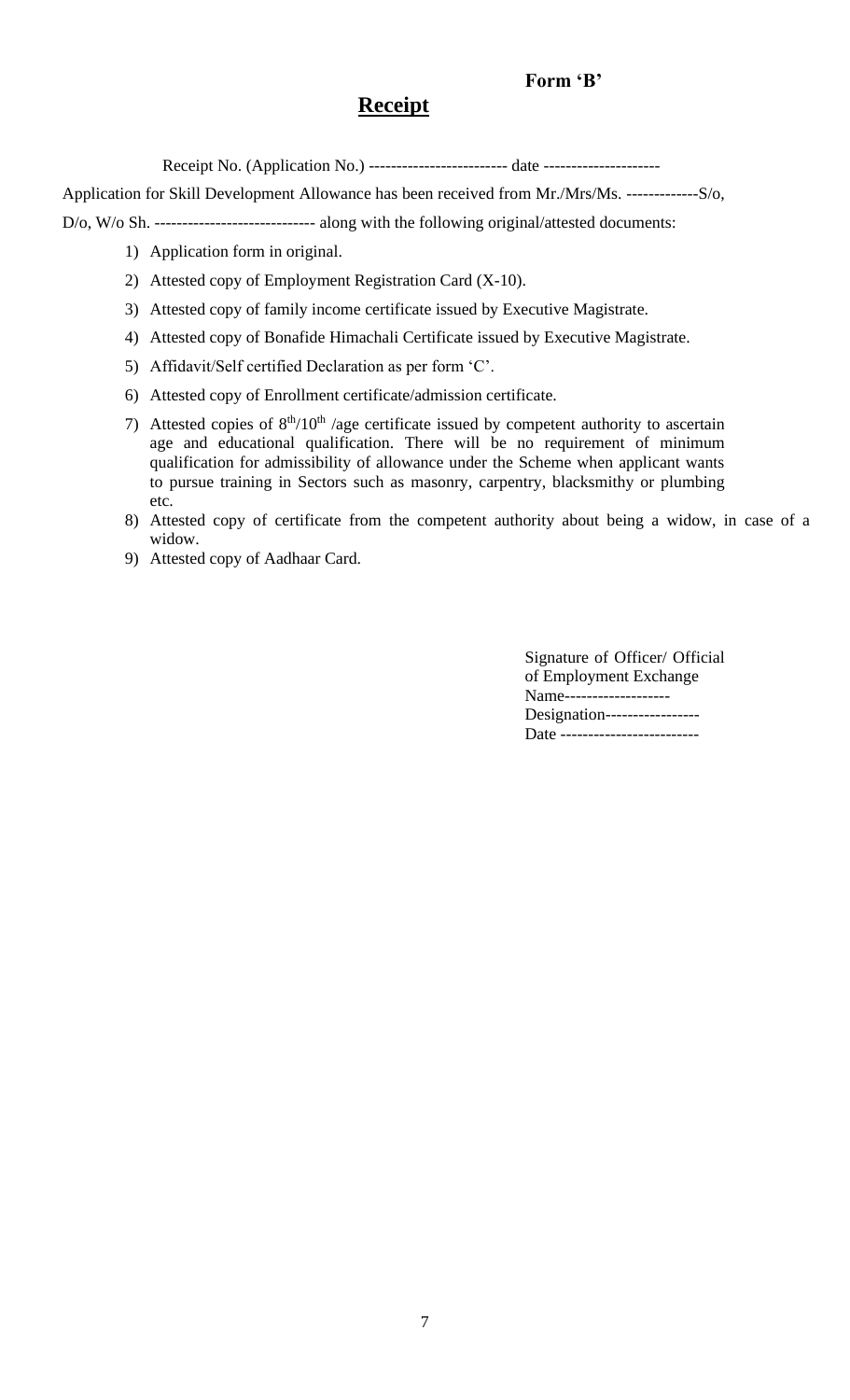$I \qquad S/O, D/O, W/O$ 

| Resident of |  |  |  |
|-------------|--|--|--|
|             |  |  |  |

Age\_\_\_\_\_\_\_\_\_\_\_\_\_\_\_\_\_\_\_\_\_\_ solemnly affirm and state that:

- 1. I am not employed under the Government/its agencies, public sector undertakings/bodies/boards/corporations etc.
- 2. I am neither employed in private sector nor self employed.
- 3. I am a bonafide resident of Himachal Pradesh.

4. I have passed my examination from \_\_\_\_\_\_\_\_\_\_\_\_\_\_\_\_\_\_\_\_\_\_\_\_Board/University/Institution recognized by Himachal Pradesh Government (Sr.No.4 not to be included in self certified declaration for applicant who wants to pursue training in Sectors such as masonary, carpentry, blacksmithy or plumbing etc.)

5. I am registered with the Employment Exchange \_\_\_\_\_\_\_\_\_\_\_\_\_\_\_\_\_\_\_\_\_\_ Registration No. \_\_\_\_\_\_\_\_\_\_\_\_\_\_\_\_\_ from date \_\_\_\_\_\_\_\_\_\_\_\_\_\_\_\_\_\_\_\_ and my name is registered as on

#### date.

- 6. My annual family income from all sources including that of spouse is less than ` 2.00 Lakhs ( Rupees Two Lakhs).
- 7. I am in the age group of 16 to below 36 years and below 45 years (in case of widowed women).
- 8. I am not a dismissed Government employee.
- 9. I have not been convicted of any offence resulting in imprisonment for a period of 48 hours or more.
- 10. I have not claimed Skill Development Allowance from any other Employment Exchange.
- 11. I have read all the eligibility conditions and I fulfill the same. The information given by me in the application for Skill Development Allowance is true.
- 12. In case any eligibility criteria for receiving Skill Development Allowance (like increase in income, change in employment status, attaining age of 36 years and incase of widow women attaining the age of 45 years/remarriage etc.) changes which renders me ineligible, then I shall inform the Employment Exchange and the concerned bank branch within 7 days. I further undertake to refund the whole amount received by me with interest for any period for which I am found ineligible, as decided by the Government.
- 13. I undertake to submit the Affidavit/ self certified declaration in the month of March to confirm my eligibility for the Skill Development Allowance for the next Financial Year (beginning April), failing which my Allowance will be withdrawn from April of that year.
- 14. am enrolled in \_\_\_\_\_\_\_\_\_\_\_\_\_\_\_\_\_\_\_\_\_\_\_\_\_\_ Training in \_\_\_\_\_\_\_\_\_\_\_\_\_\_\_\_\_\_\_

Institution in  $(Location)$  which is for a period of

15. That the above contents of this affidavit/self certified declarations are true to the best of my knowledge.

## **VERIFICATION**

at

## **Deponent / Applicant.**

I the above applicant do hereby further solemnly affirm and certify that all the facts given above from para 1 to 15 are true to the best of my knowledge and belief and nothing material has been concealed there in.

Verified/certified today on \_\_\_\_\_\_\_\_\_\_\_\_\_\_\_\_\_\_\_\_\_\_\_\_\_\_(date and year)

**Deponent / Applicant.**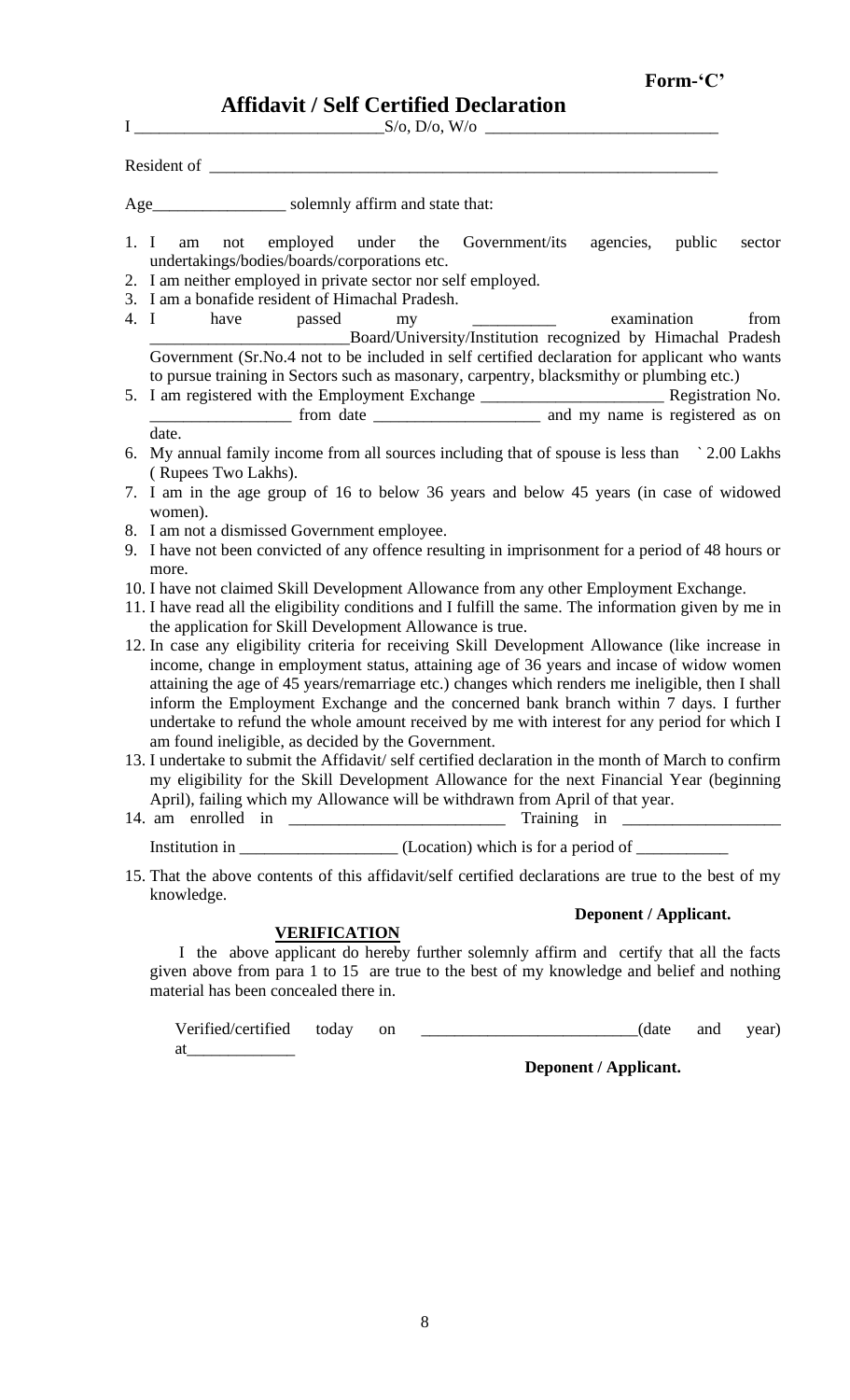# **Affidavit/ Self Certified Declaration (in case of Minor)**

|     | T<br>Resident of<br>Resident of<br>Ny son/daughter/ward, Miss/Mr.<br>Miss/Mr.<br>Miss/Mr.<br>Resident prophetic is not employed under the<br>Resident of the son/daughter/ward, Miss/Mr.<br>Son/daughter/ward, Miss/Mr. |  |  |  |  |  |  |
|-----|-------------------------------------------------------------------------------------------------------------------------------------------------------------------------------------------------------------------------|--|--|--|--|--|--|
|     |                                                                                                                                                                                                                         |  |  |  |  |  |  |
|     | Government/its Agencies, Public Sector Undertakings/Bodies/Boards/Corporations etc.                                                                                                                                     |  |  |  |  |  |  |
| 2.  | My son/daughter/ward is neither employed in Private Sector nor self employed.                                                                                                                                           |  |  |  |  |  |  |
| 3.  | My son/daughter/ward is a bonafide resident of Himachal Pradesh.                                                                                                                                                        |  |  |  |  |  |  |
| 4.  | My son/daughter/ward has passed__________________ examination from                                                                                                                                                      |  |  |  |  |  |  |
|     | Board/University/Institution recognized by Himachal Pradesh Governmnt (Sr.No.-4 not to be                                                                                                                               |  |  |  |  |  |  |
|     | included in self certified declaration for applicant who wants to pursue training in Sectors                                                                                                                            |  |  |  |  |  |  |
|     | such as masonary, carpentry, blacksmithy or plumbing etc.)                                                                                                                                                              |  |  |  |  |  |  |
| 5.  | My son/daughter/ward is registered with the Employment Exchange _______                                                                                                                                                 |  |  |  |  |  |  |
|     | Registration No. _________________ from date _____________________ and his/her name is                                                                                                                                  |  |  |  |  |  |  |
|     | registered as on date.                                                                                                                                                                                                  |  |  |  |  |  |  |
| 6.  | My annual family income from all sources including that of spouse is less than `2.00 Lakhs                                                                                                                              |  |  |  |  |  |  |
|     | (Rs. Two Lakhs).                                                                                                                                                                                                        |  |  |  |  |  |  |
| 7.  | My son/daughter/ward is in the age group of 16 to below 36 years.                                                                                                                                                       |  |  |  |  |  |  |
| 8.  | My son/daughter/ward is not a dismissed Government employee.                                                                                                                                                            |  |  |  |  |  |  |
| 9.  | My son/daughter/ward has not been convicted of any offence resulting in imprisonment for a                                                                                                                              |  |  |  |  |  |  |
|     | period of 48 hours or more.                                                                                                                                                                                             |  |  |  |  |  |  |
| 10. | My son/daughter/ward has not claimed Skill Development Allowance from any other                                                                                                                                         |  |  |  |  |  |  |
|     | Employment Exchange.                                                                                                                                                                                                    |  |  |  |  |  |  |
| 11. | I have read all the eligibility conditions and my son/daughter/ward fulfils the same. The                                                                                                                               |  |  |  |  |  |  |
|     | information given by my son/daughter/ward in the application for Skill Development                                                                                                                                      |  |  |  |  |  |  |
|     | Allowance is true.                                                                                                                                                                                                      |  |  |  |  |  |  |
| 12. | In case any eligibility criteria for receiving Skill Development Allowance (like increase in                                                                                                                            |  |  |  |  |  |  |
|     | income, change in employment status, attaining age of 36 years etc.) changes which renders                                                                                                                              |  |  |  |  |  |  |
|     | my son/daughter/ward ineligible, then I shall inform the Employment Exchange and the                                                                                                                                    |  |  |  |  |  |  |
|     | concerned bank branch within 7 days. I further undertake to refund the whole amount                                                                                                                                     |  |  |  |  |  |  |
|     | received by my son/daughter/ward with interest for any period for which my                                                                                                                                              |  |  |  |  |  |  |
|     | son/daughter/ward is found ineligible, as decided by the Government.                                                                                                                                                    |  |  |  |  |  |  |
| 13. | I undertake to submit the affidavit/self certified declaration in the month of March to confirm                                                                                                                         |  |  |  |  |  |  |
|     | my son's/daughter's/ward's eligibility for the Skill Development Allowance for the next                                                                                                                                 |  |  |  |  |  |  |
|     | Financial Year (beginning April), failing which my son's/daughter's/ward's Allowance will                                                                                                                               |  |  |  |  |  |  |
|     | be withdrawn from April of that Year.                                                                                                                                                                                   |  |  |  |  |  |  |
| 14. |                                                                                                                                                                                                                         |  |  |  |  |  |  |
|     |                                                                                                                                                                                                                         |  |  |  |  |  |  |
| 15. | That the above contents of Affidavit/Self Certified Declaration are true to the best of my                                                                                                                              |  |  |  |  |  |  |
|     | knowledge.                                                                                                                                                                                                              |  |  |  |  |  |  |
|     | Deponent/Applicant.                                                                                                                                                                                                     |  |  |  |  |  |  |

## **VERIFICATION**

 I the above deponent do hereby further solemnly affirm and certify that all the facts given above from para 1 to 15 are true to the best of my knowledge and belief and nothing material has been concealed therein. Verified today on \_\_\_\_\_\_\_\_\_\_\_\_\_\_\_\_\_\_\_\_\_\_\_(date and year) at \_\_\_\_\_\_\_\_\_\_\_\_\_\_\_\_\_\_\_\_

 **Deponent/Applicant.**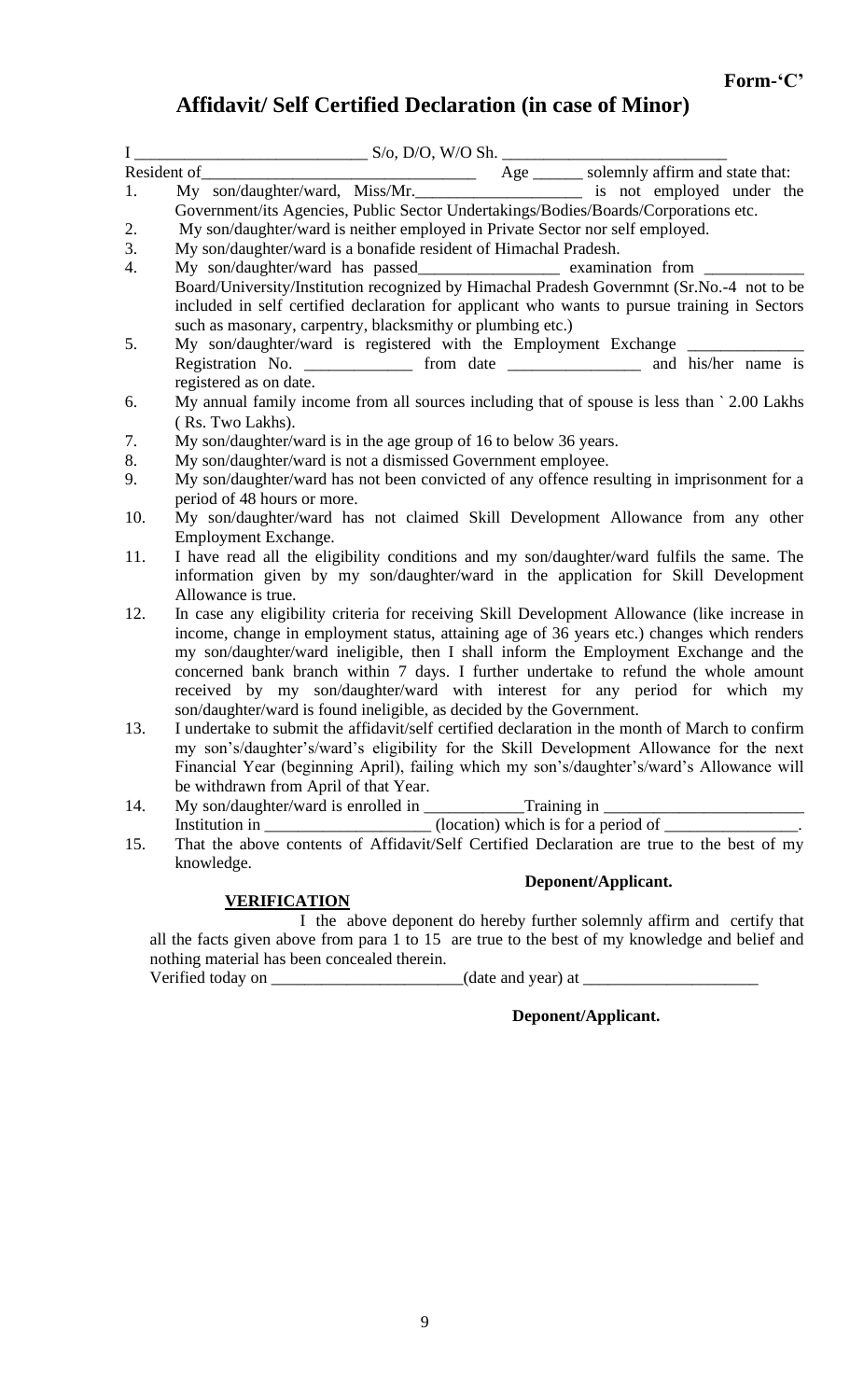## **Form 'D' Government of Himachal Pradesh Department of Labour & Employment**

|    | Dated: --------------------------------    |
|----|--------------------------------------------|
| To |                                            |
|    |                                            |
|    | Application No.--------------------------- |

## **Subject:- Regarding ineligibility of Skill Development Allowance.**

Madam /Sir,

Please refer to your application (no. mentioned above) for Skill Development Allowance. On the scrutiny of the application along with documents submitted by you, your claim for Skill Development Allowance is rejected herewith due to the following reason:

(i) --------------------------------

(ii) ------------------------------- (Please mention the grounds of rejection of the application).

Yours faithfully,

Signature of Officer / Official of Employment Exchange Name------------------- Designation----------------- Date --------------------------